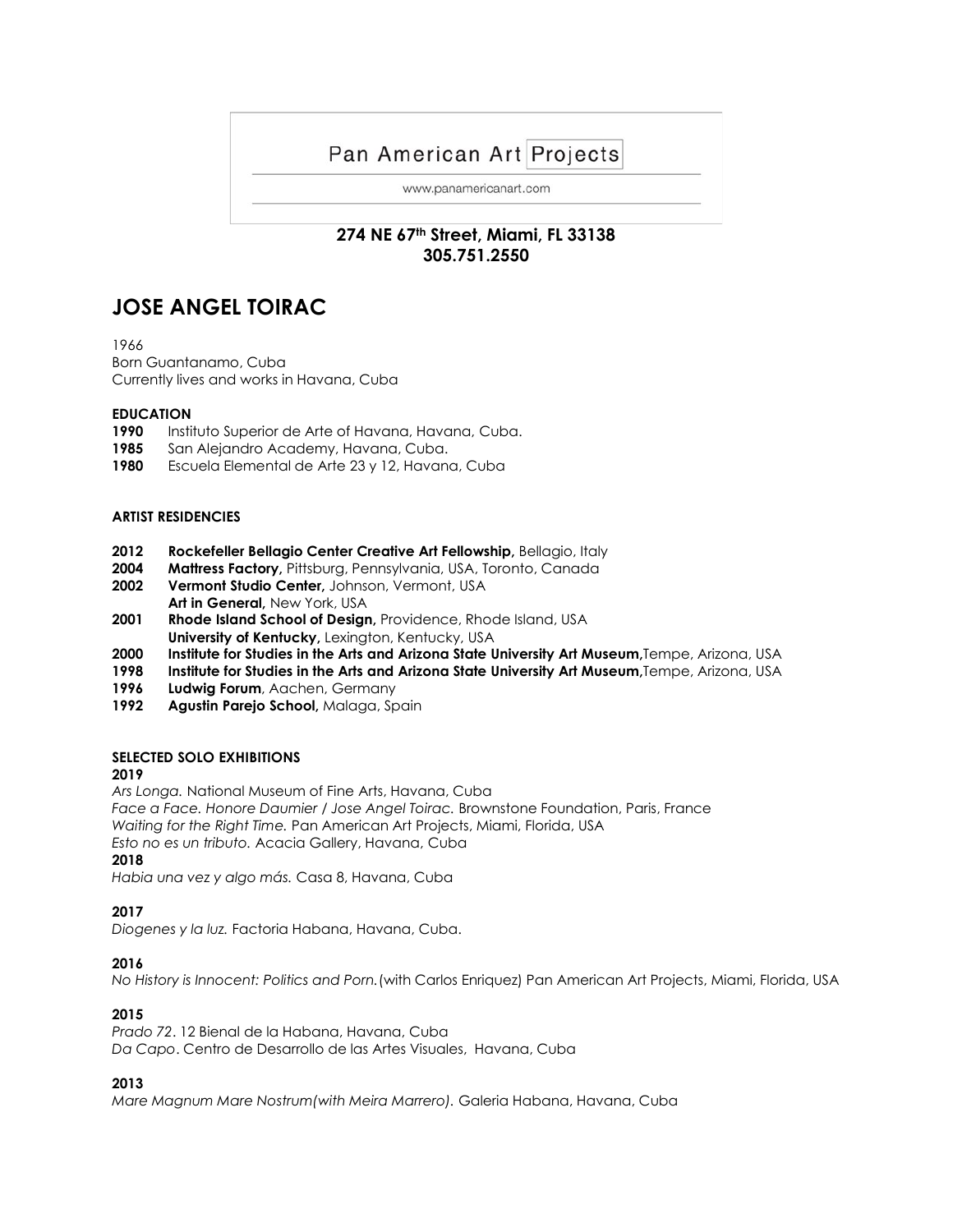*Vanitas (with Meira Marrero).* Pan American Art Projects, Miami, Florida

# **2012**

*Achilles & Ulysses*.Cleveland Institute of Art, Cleveland, Ohio, USA.

# **2010**

*Opium*. Santiago de Compostela, Spain

# **2009**

*In God We Trust/America's Most Wanted*. X Havana Biennial, Galeria La Casona (in collaboration with Loring McAlpin) *Orbis. Homage to Walker Evans*. Gallery Geukens&DeVil, Antwerp, Belgium *Jose Angel Toirac: Censorship and Celebration in Cuba*. Artwithouthwalls Foundation. Art Pulse, Miami, USA

# **2008**

*Decalogo.* Galeria La Casona, Havana, Cuba

# **2007**

*Exhumations* (in collaboration with Lazaro Saavedra)*.* Space Zero, Havana *Orbus. Homage to Walker Evans (in collaboration with Meira Marrero).*National Museum of Fine Arts, Havana, Cuba.

Ithaca. Geukens & De Vil Gallery, Brussels, Belgium.

# **2006**

*Los Doce*. Centro Provincial de Artes Plasticas y Diseño, Havana, Cuba. *Parabolas*. Museum of Contemporary Canadian Art (MOCCA), Toronto, Canada.

# **2005**

*Requiem.* La Casona, Havana, Cuba.

# **2004**

*The Golden Age* (in collaboration with Meira Marrero and Patricia Clark). Offsite, Houston, Texas

# **2003**

Sacrifice. Gallery 106, Austin, Texas.

# **2002**

*Think Different (*in collaboration with Meira Marrero). Art in General, New York, New York *Mediations II*. Habana Gallery, Havana, Cuba

# **2001**

*In Black and Red*. Center for the Visual Arts, Havana, Cuba (in collaboration with Ricardo Elias) *Playing the Game* (in collaboration (with Alfredo Manzo).Gallery 106, Austin, Texas Mediaciones. Lisa Sette Gallery, Scottsdale, Phoenix, Arizona.

# **2000**

*Spectrum: An Idea of History*. Arizona State University Museum, Tempe, Arizona *L(a) P(rimera) V(ez)* (Collaboration with Alfredo Manzo) Galeria Plaza Vieja, Havana, Cuba *Spectrum: Homage to a Marx idea* (in collaboration with Ricardo G. Elias). Fototeca de Cuba,

# **1998**

*Rosca Izquierda*. Institute for Studies in the Arts, Arizona State University, Tempe, Arizona. Death and Representations (Exhumations) .N.O.M.A.D.E. Gallery, Paris, France. Axis Mundi (Myth and Representation) Center for the Visual Arts, Havana, Cuba.

# **1997**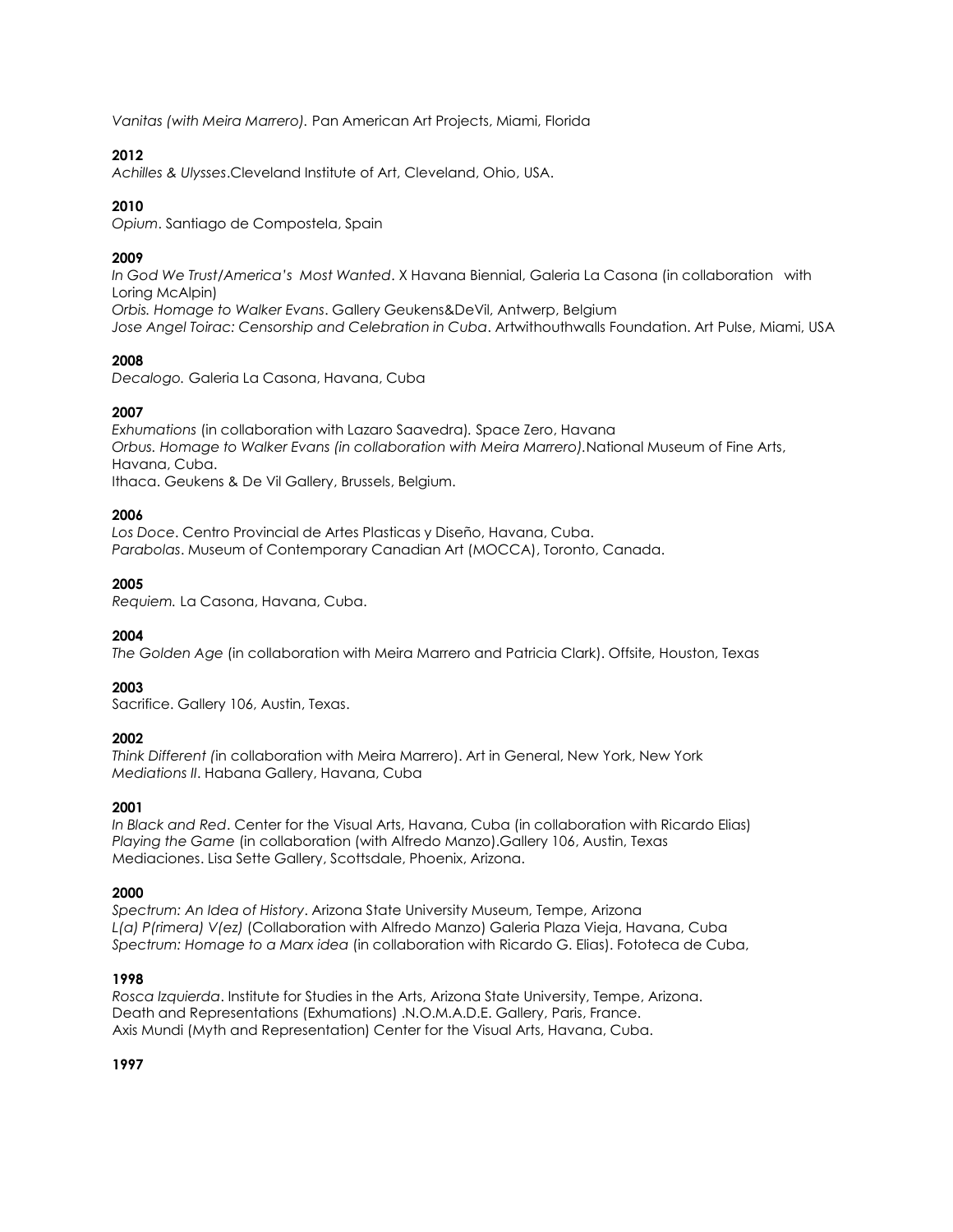*Habana: tenemos lo que usted sabe que le gusta y lo que aun no sabe que le gusta (Havana: we have what you know you like and what you don't know yet that you do)*. VI Bienal de la Habana, Center Visual Arts, Havana, Cuba.

#### **1996**

*Los irrepresentables-Gentes Trabajadoras (The Irrepresentables- Workers).*N.O.M.A.D.E. Gallery, Paris, France.

Muerte y Representacion (Exhumaciones) (Death and Representations) (Exhumations).Ludwig Forum, Aachen, Germany.

#### **1995**

*Masa: Retratos (Mases: Portraits).*Schloss Stolberg. Aachen, Germany. *Masa: Retratos (Mases: Portraits).* Centro Nacional de Restauracion y Conservacion de Monumentos (CENCREM), Havana, Cuba

#### **1994**

*Ida y vuelta (Going and Coming).*House of the Young Creator, Havana, Cuba.

#### **1993**

*Recent Work (with Pedro Alvarez).*Galeria Habana, Havana, Cuba.

#### **1992**

*Avanzada* (in collaboration with Tanya Angulo) College of Architects, Malaga, Spain. *Todo para vencer (*in collaboration with Tanya Angula*).*Galeria Habana, Havana, Cuba.

#### **1991**

*Juntos y adelante. Arte, Politica y Voluntad de Representacion (TogetherAhead. Art, Politics and Representative Will).*(in collaboration with ABTV).House of the Young Creator, Havana, Cuba.

#### **1990**

*Homenaje a Hans Haacke (Homage to Hans Haacke).(*in collaboration with ABTV*).* Project Castillo de la Fuerza, Havana, Cuba.

*Tapices y Papier Mache (*in cocllaboration with Tanya Angulo). Galeria El Pasillo, ISA, Havana, Cuba

# **1989**

*Us: Anthological Exhibition of Raul Martinez (*in collaboration with ABTV). Provincial Center of Art and Design, Luz y Oficios, Havana, Cuba

*Gustavo Perez Monzon DiesSiocho días* (in collaboration with Tanya Angulo). Provincial Center of Art and Design, Luz y Oficios, Havana, Cuba

*Primera Exposicion Personal de Pedro Vizcaino* (in collaboration with Tanya Angula). Provincial Center of Art and Design, Luz y Oficios, Havana, Cuba

# **1988**

Grabado sobre Grabado. Galeria El Pasillo (ISA) (Higher Institute of Art), Havana, Cuba. *Pinturas Cubanas* (in collaboration with Tanya Angula). Casa de la Cultura de Plaza, Havana, Cuba

#### **SELECTED COLLECTIVE EXHIBITIONS**

# **2021**

*IMAGINE…all the people.* Pan American Art Projects, Miami, Florida, USA

# **2020**

*Americas.* Pan American Art Projects, Miami, Florida, USA

# **2019**

*PARABOLAS,* Ludwig Foundation of Cuba, Havana, Cuba *OBSESSION.* David Rockefeller Center for Latin American Studies, Harvard University, USA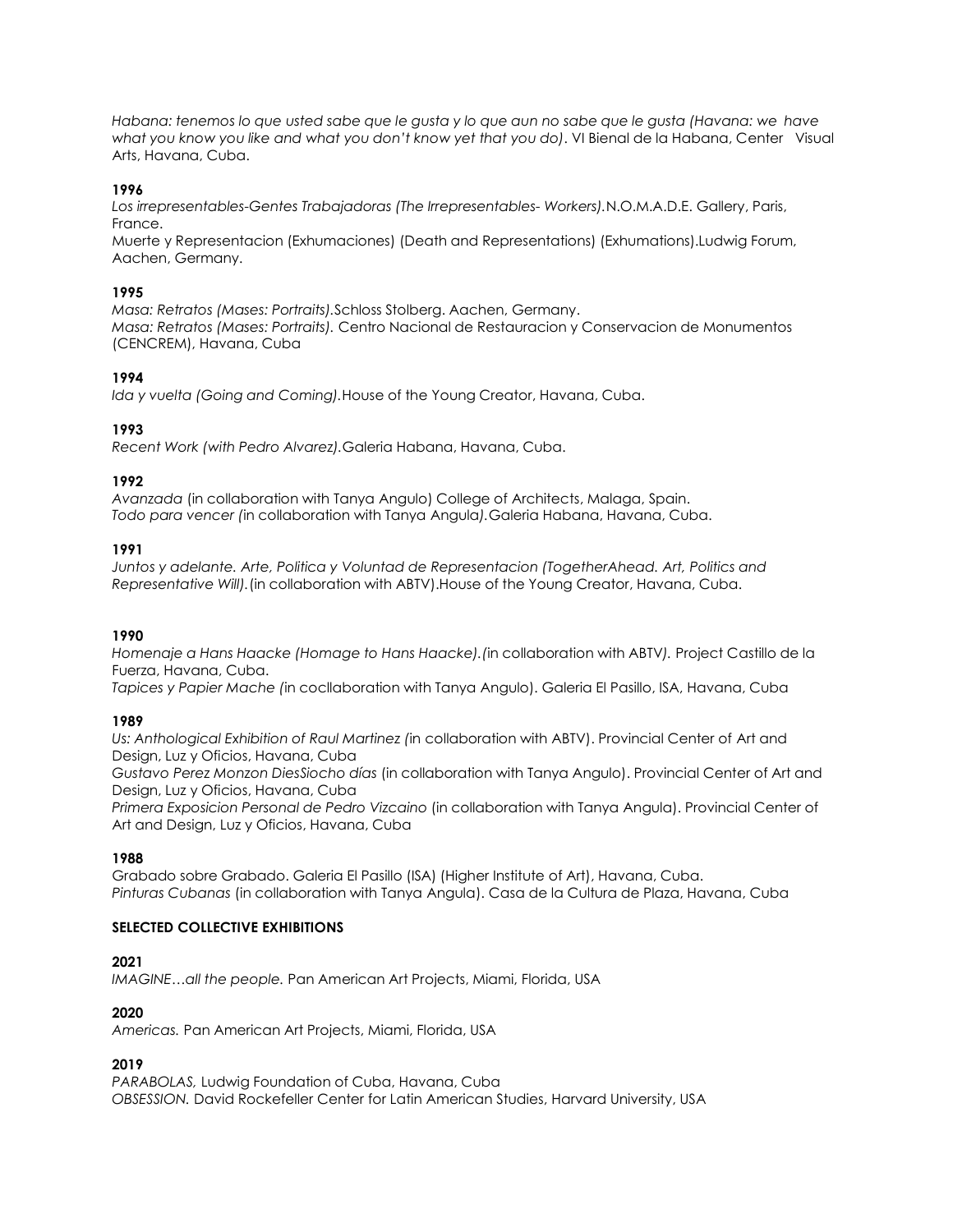*Intersecciones,* Factoria Habana, Havana, Cuba *Double LINK.* Fabrica de Arte Cubano. Havana, Cuba *La posibilidad infinita. Pensar la Nacion.* National Museum of Fine Arts, Havana, Cuba

#### **2018**

*La noche bocarriba.* Galeria Acacia, Havana, Cuba *Exposicion homenaje a San Alejandro.* National Museum of Fine Arts, Havana, Cuba *Anarcofeminismo.* (F.A.C.) Havana, Cuba *Posturas e imposturas (*F.A.C.), Havana, Cuba *Otras Cronicas Marcianas.* CASA 8 Gallery, Havana, Cuba

# **2017**

*Art vs. Fetishism or The Utility of Idolatry.* Pan American Art Projects ANNEX, Miami, Florida, USA *Tiempos de la intuición*….Palazzo Loredan, Venice Biennial, Venice, Italy. *Hacerse el Bobo.* Pan American Art Projects, Miami, Florida. *Wild Noise/Ruido Salvaje*. Bronx Museum, New York. *El Yuma: Contemporary Cuban Art*. AREA Gallery, Boston, Massachusetts.

*Adiós Utopia: Dreams and Deceptions in Cuban Art since 1950*. The Museum of Fine Arts, Houston, Texas. Context Art Fair. New York.

*The Prodigious Decade: A Selection of Artworks by Cuban Artists from the 80's Generation*. Sagamore Hotel, Miami Beach, Florida.

# **2016**

*No History is Innocent: Politics & Porn.* Pan American Art Projects, Miami, Florida. *Iconocracia*. Centro Atlántico de Arte Moderno (CAAM), Las Palmas de Gran Canaria, Spain. *CUBA. Tatuare la Storia.*Pac-Padiglioned'ArteContemporanea Milano, Italy. *¡Patria o Libertad!*Matucana 100, Santiago de Chile, Chile. *Sujetos y Predicados*. Fábrica de Arte Cuban Contemproraneo, (F.A.C.) Havana, Cuba. *Line Up*. La Acacia Gallery, Havana Cuba.

# **2015**

*Iconocracia*. ARTIUM, Centro-MuseoVasco de Arte Contemporáneo, Vitoria-Gasteiz, Spain. *Ave María*. Zona Franca, Exposición colateal 12 Bienal de La Habana, Cuba. *HB* Pabexpo, Havana, Cuba

*Devenir Animal.* F.A.C., Havana, Cuba

*Íntimos extraños. La política como celebridad, la celebridad como política*. DA2 Domus Artium, Salamanca, Spain.

# **2014**

*Permutations*.Contemporary Cuban Art Pan American Art Project, Miami, Florida. *Patria o Libertad!* Museo de Arte Contemporáneo (MAC) de Santiago de Chile, Chile. *Modern Icons*.Ludwig Forum Aachen, Germany.

*Ilusiones*. Daros Latinamerica AG, Zürich, Switzerland. *A este lado del paraíso.* Galeria El Reino de este mundo. Jose Marti National Library, Havana, Cuba

*Las otras narraciones*.Centro de arte contemporáneo Wifredo Lam, Havana, Cuba.

# **2013**

*Subrosa.The Language of Resistance*. USF Contemporary Art Museum, Tampa, Florida

# **2012**

*Las metáforas del cambio*. Factoria Habana, La Habana, Cuba.

# **2011**

*ADN*. Galeria Villa Manuela, UNEAC, La Habana, Cuba. *Cuba Now*. 21c Museum, Louisville, Kentucky PINTA. London, United Kingdom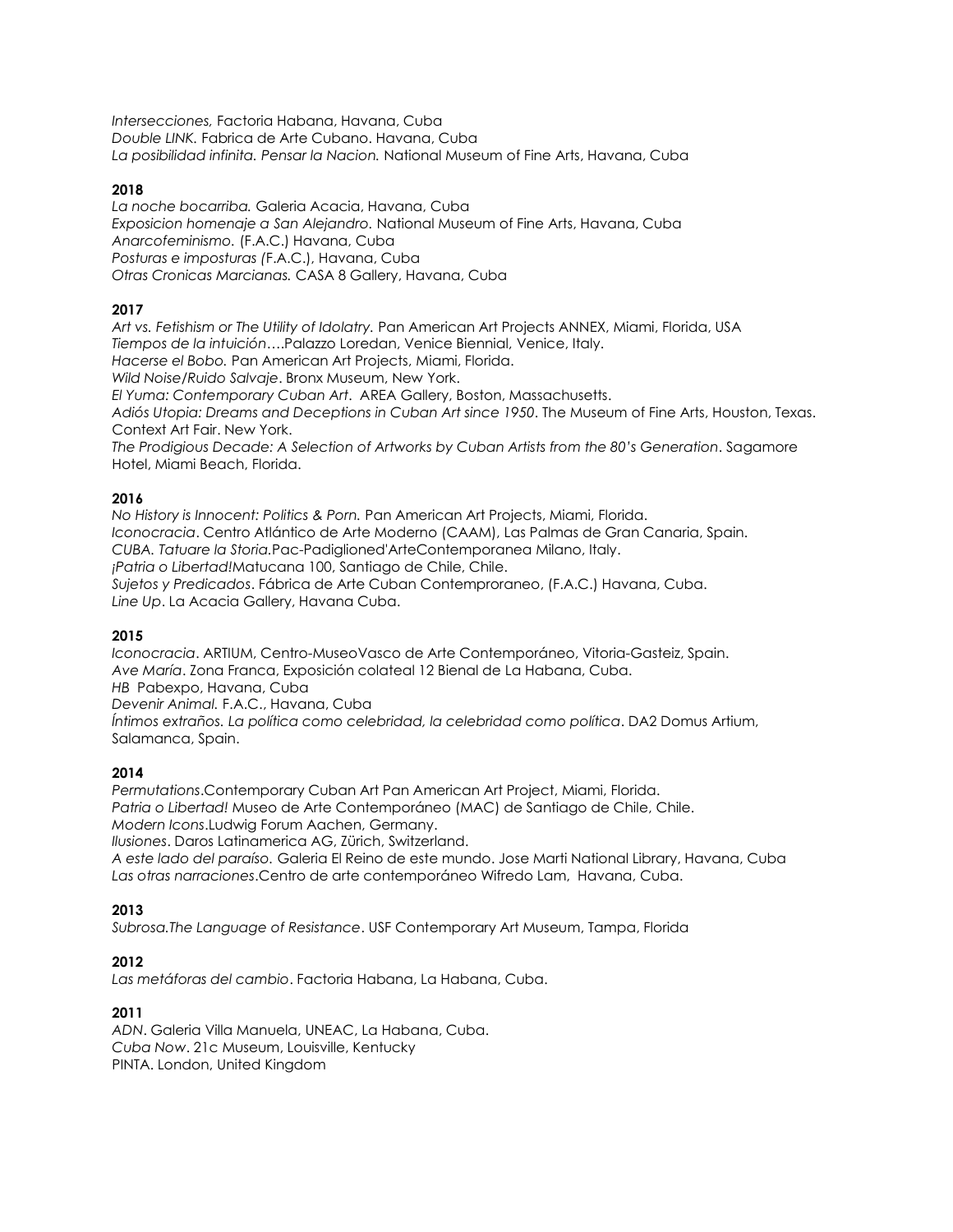#### **2010**

*Queloids: Race and Racism in Contemporary CubanArt*. Wifredo Lam Center, Havana, Cuba *Queloids: Race and Racism in Contemporary Cuban Art*. Mattress Factory Museum, Pittsburgh, Pennsylvania

Utropicos. XXXI Bienal de Pontevedra, Galicia, Spain

Factoria Compostela en SH Contemporary 2010. Shanghai, China

#### **2009**

*Global Warning*. Museum of Fine Arts, Montreal, Canada

#### **2008**

*¡CUBA! Art and History from 1868 to Today.Museé des Beux-Arts de Montréal, Québec, Canada. Las formas temporales.* Salle Zero, Havana, Cuba

#### **2007**

*Unbroken Ties: Dialogues in Cuban Art.* Museum of Art, Fort Lauderdale, Fort Lauderdale, Florida. Lo que las imagenes quieren (WhattheImagesWant). Museo Colecciones ICO, Madrid, Spain. Brussels Art Fair.Geukens& De Vil Gallery, Brussels, Belgium. *EspoaciosMultiplicados (Multiplied Spaces).* Center for the Development of Visual Arts, Havana, Cuba

#### **2006**

*Arte de Cuba*. Banco do Brasil Cultural Center, Sao Paulo, Rio de Janeiro, Brasilia, Brazil *First Cycle of Video Art*.Modern Art Institute of Valencia (IVAM), Valencia, Spain. Unbroken Ties: Dialogues in Cuban Art.MoLAA, Long Beach, California Plus can Change: New Videos from Cuba. Royal Ontario Museum, Toronto, Canada.

Museo Tomado (Taken Museum). IX Havana Biennial , National Museum of Fine Arts, Havana, Cuba *La Huella Multiple (The Musptiple Print)* V edition. San Francisco de Asis Convent, Havana, Cuba Brussels Art Fair, Mackey Gallery, Houston, Texas, USA

*Fast Forward II.* Cinematographic Cultural Center, Havana, Cuba

Artes de Cuba (Arts from Cuba). Cultural Center Banco do Brazil, Sao Paulo, Rio de Janeiro and Brasilia, Brazil.

Searching for the Soul of Queen Street West. Nuit Blanche. Queen West Loft Sales Office Building, designed by British architect Will Alsop, Toronto, Canada.

#### **2005**

*Drawing from the Modern 1975-2005*. Museum of Modern Art (MOMA), New York.

Art Basel Miami. Corkin Shopland Gallery, Toronto, Canada

Revolution and Commerce. The Legacy of Korda's Portrait of Che Guevara. UCR/California Museum of Photography, California.

*IV Salon Cubano de Arte Contemporaneo.* Center for the Development of Visual Arts, Havana, Cuba

# **2004**

*New Installations.Artists in Residence*. Mattress Factory Museum, Pittsburgh, Pennsylvania Fishing in International Waters: New Acquisitions from the Latin American Collections.Jack S. Blanton Museum of Art, University of Texas, Austin, Texas.

Rogue Nations: Cuban and Chinese Artists. MACLA, San Jose, California. *Eighth International Cuenca Biennial.* Contemporary Art Museum, Cuenca, Ecuador

*Iconofagia.* Teoretica Foundation, San Jose, Costa Rica

#### **2003**

*The American Effect .Whitney Museum of American Art.New York. Estrategias de transacción (TransactionStrategies). Fundación Ludwig de Cuba, La Habana, Cuba. New Adquisitions. Arizona State University Art Museum, Phoenix, AZ, USA. Los Tres Mongos Sabios.* Galeria Habana, Havana, Cuba *Maneras de Inventarse Una Sonrisa (Ways to Invent a Smile).* Center for the Development of Visual Arts, Havana, Cuba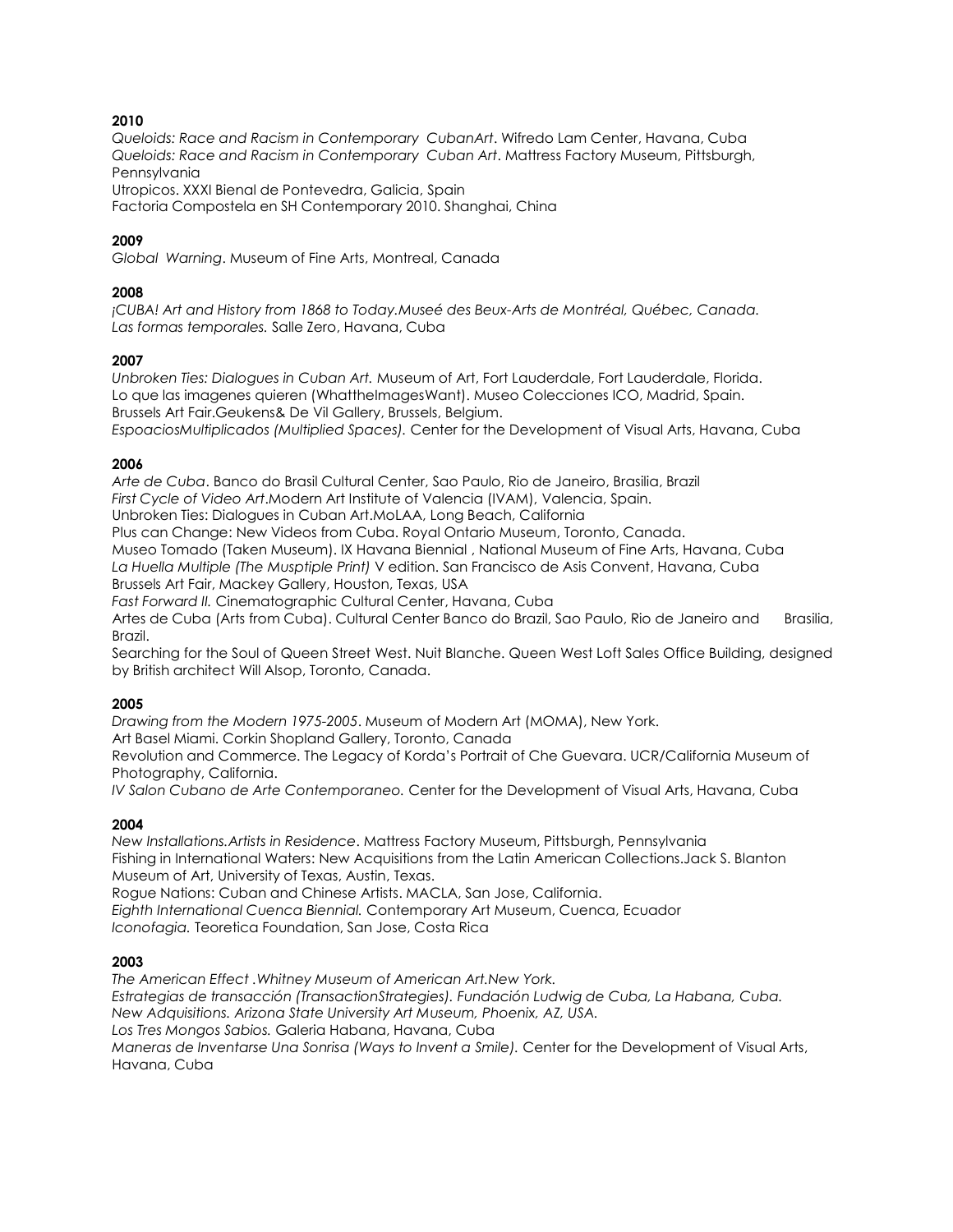#### **2001**

*New to the Modern: Recent Acquisitions from the Department of Drawings*. Museum of Modern Art (MOMA), New York.

*En cada barrio Revolucion (Revolution in Each Neighborhood).*The Contemporary Arts Center, Cincinnati, Ohio.

*Explorations*.Rhode Island Foundation. Providence, Rhode Island.

*III Salon Nacional de Arte Contemporaneo.* Center for the Development of Visual Arts, Havana, Cuba

#### **2000**

*Spectrum: An Idea of History*. Arizona State NUniversity, Temple, Arizona, USA Third International Kwangju Biennial.Kwangju, Korea. Havana Nagila.Noga Gallery of Contemporary Art.Tel Aviv, Israel.

Dissonances. Le 10 neuf, Centre Regional D'ArtContemporain. Montbeliard, France.

#### **1999**

Cuban Contemporary Art: Irony and Survival on the Utopian Island. Traveling Exhibition, Yerba Buena Centre for the Arts at the DeYoung Museum, San Francisco, California; Cranbrook Art Museum, Bloomfield Hills, Michigan; Austin Museum of Art, Austin, Texas; The Latin American Museum, Long Beach, California. *La Huella Multiple (The MultiplePrint)*IIEdition. Havana, Cuba.

*Queloides (Queloids).*Center for the Development of Visual Arts, Havana, Cuba.

#### **1998**

*Coquito con Mortadella.* Art Gallery of the ISA Visual Arts Faculty, Sponsored by the Ludwig Foundation of Cuba and the Italian Embassy of Cuba, Havana, Cuba

Jao Moch. Homenaje a Antonia Eiriz. Provincial Center for Art and DEsign, Havana, Cuba,

Comment peut-on etre cubain? Maison de l'Amerique Latine, Paris, France

New Acquisitions at CAMM (Centro Atlanico de Arte Moderno) Las Palmas, Canary Islands, Spain Cuban Contemporary Art: Irony and Survival on the Utopian Island. Arizona State University Art Museum, Tempe, Arizona, USA

II Salon de Arte Contemporaneo. Cuba Fototeca, Havana, Cuba

# **1997**

Miradas sobre el Che. Doce artistas cubanos contemporáneos (Glances at Che. Twelve Contermporary Cuban Artists). Donostia Ganbara Aretia-Koldo Mitxelena and Bilbao hika Ateneo, Basque Country, Spain Cologne International Fair. N.O.M.A.D.E. Gallery, Cologne, Germany

#### **1996**

Cuba Siglo XX, Modernismo y Sincretismo (Cuba XX Century. Modernity and Sincretism). Centro Atlantico de ARte Moderno, Las Palmas, Grand Canary Island, Funcaxion la Caiza, Palma de Mallorda; Centre d'Art Santa Monica, Barcelona, Spain

Mundo Sonado (Dreamed World).Casa America, Madrid, Spain

Havana/Newark 96'. Sumei Multidisciplinary Art Center, Newark, New Jersey, USA ARCO, Madrid, Spain

Realidades Virtuales (Virtual Realities). VI Havana Biennial, Havana, Cuba

Che nuestro de cada dia. Galeria Luis de Soto, Havana University, Havana, Cuba

Juntos pero no revueltos. Center for the Development of Visual Arts, Havana, Cuba

#### **1995**

Ahora mismo. Arte Contemporaneo de Cuba (Right Now. Contemporary Cuban Art). Florida International University. Gainsville, Florida, USA

I International Biennial of Groupe. Cargo Gallery, Marseilles, France

Palimpsestos (Palimpsests). Galeria Habana, Havana, Cuba

#### **1994**

Basel International Art Fair, Krings-Ernst Gallery, Basel, Switzerland Son Cubano (s). (They are Cubans). Galeria Fucares, Madrid, Spain El tema historico en la pintura cubana. National Museum of Fine Arts, Havana, Cuba